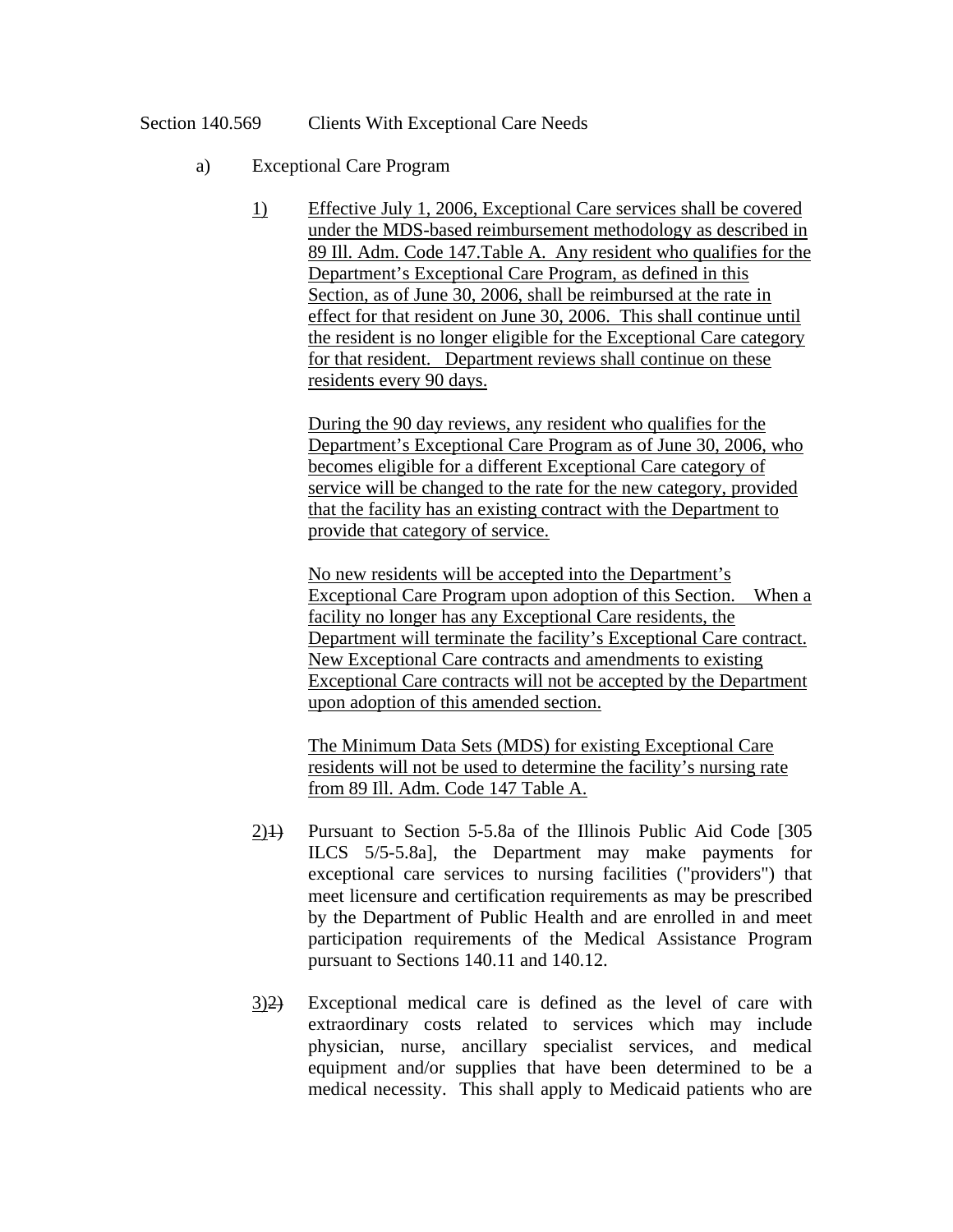being discharged from the hospital or other setting where Medicaid reimbursement is at a rate higher than the exceptional care rate for related services or to persons who are in need of exceptional care services who would otherwise be in an alternative setting at a higher cost to the Department and Medicaid eligible residents transitioning from Medicare to Medicaid while in the nursing facility. This includes but is not limited to head-injured persons, ventilator dependent persons or persons with HIV/AIDS.

- 4)3) The Department shall negotiate rates with facilities requesting payment for exceptional care services (see Section 5-5.8a of the Public Aid Code [305 ILCS 5/5-5.8a]). In determining the rates of payment, the Department shall consider data collected from exceptional care providers during fiscal year 1994, any intervening rate adjustments (including any updates for inflation) and the average cost of each service category for the geographic area in which the facility is located. After approval of negotiated rates, the Department shall annually update a facility's rates for inflation.
- b) Exceptional Care Requirements The Department may enter into agreements with providers for the provision of exceptional care services only if the provider agrees to the following terms:
	- 1) The provider will maintain separate records regarding costs related to the care of the exceptional care residents.
	- 2) The provider must demonstrate the capacity and capability to provide exceptional care as documented by Department of Public Health and Department of Public Aid records, including, but not limited to, being free of finalized Department of Public Health findings (exhaustion of appeals process with deficiencies remaining) after January 1, 1997, that the provider has deficiencies related to substandard quality of care during the period of time since the last standard certification survey or imposition of a conditional license.
	- 3) The provider must maintain and provide documentation demonstrating:
		- A) Adherence to staffing requirements as set out in subsection (c) of this Section;
		- B) Adherence to staff training requirements as set out in subsection (d) of this Section;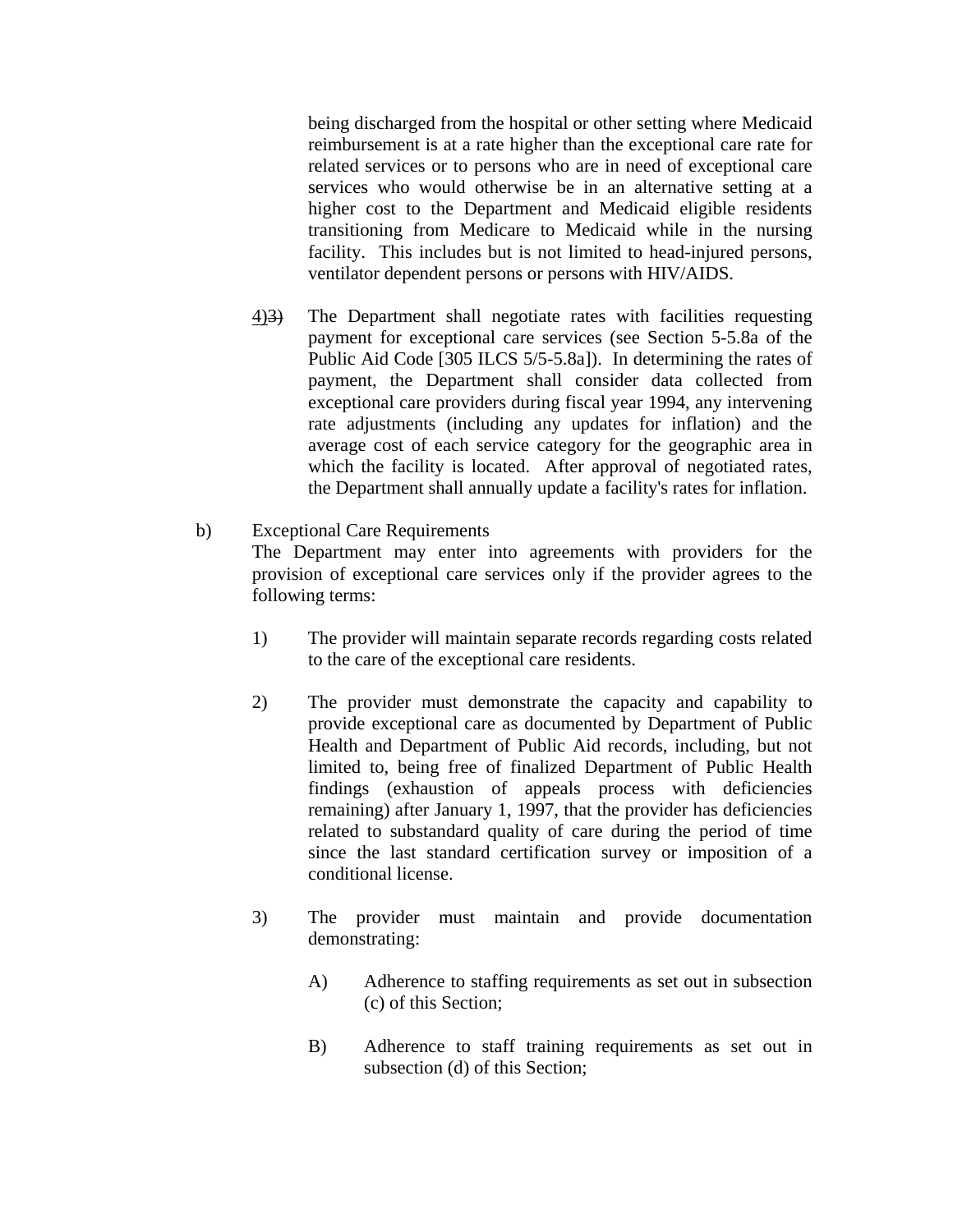- C) Validity of written agreements as required in subsection (e) of this Section;
- D) Presence of emergency policy and procedures as set out in subsection (f) of this Section;
- E) Medical condition of the resident; and
- F) Care, treatments and services provided to the resident.
- 4) The provider must have and maintain physical plant adaptations to accommodate the necessary equipment, such as an emergency electrical backup system.
- c) Exceptional Care Staffing Requirements

Staffing requirements for providers of exceptional care include:

- 1) A minimum of one RN on duty on the day shift, seven days per week (as required by the Department of Public Health in 77 Ill. Adm. Code 300.1240 or 250.910(e) and (f)(1) as appropriate). Additional RN staff may be determined necessary by the Department of Public Aid, based on the Department's review of the exceptional care services needs;
- 2) A minimum of the required number of LPN staff (as required by the Department of Public Health in 77 Ill. Adm. Code 300.1230 and  $300.1240$  or  $250.910(e)$  and  $(f)(1)$  as appropriate), on duty, with an RN on call, if not on duty on the evening and night shifts, seven days per week; and
- 3) For those providers of complex respiratory or ventilator services under the exceptional care program, a certified respiratory therapy technician or registered respiratory therapist, on staff or on contract with the provider.
- d) Training Requirements for Providers of Exceptional Care for Ventilator Dependent Residents
	- 1) At least one of the full-time professional nursing staff members must have successfully completed a course in the care of ventilator dependent individuals and the use of ventilators, conducted and documented by a certified respiratory therapy technician or registered respiratory therapist or a qualified registered nurse who has at least one year experience in the care of ventilator dependent persons.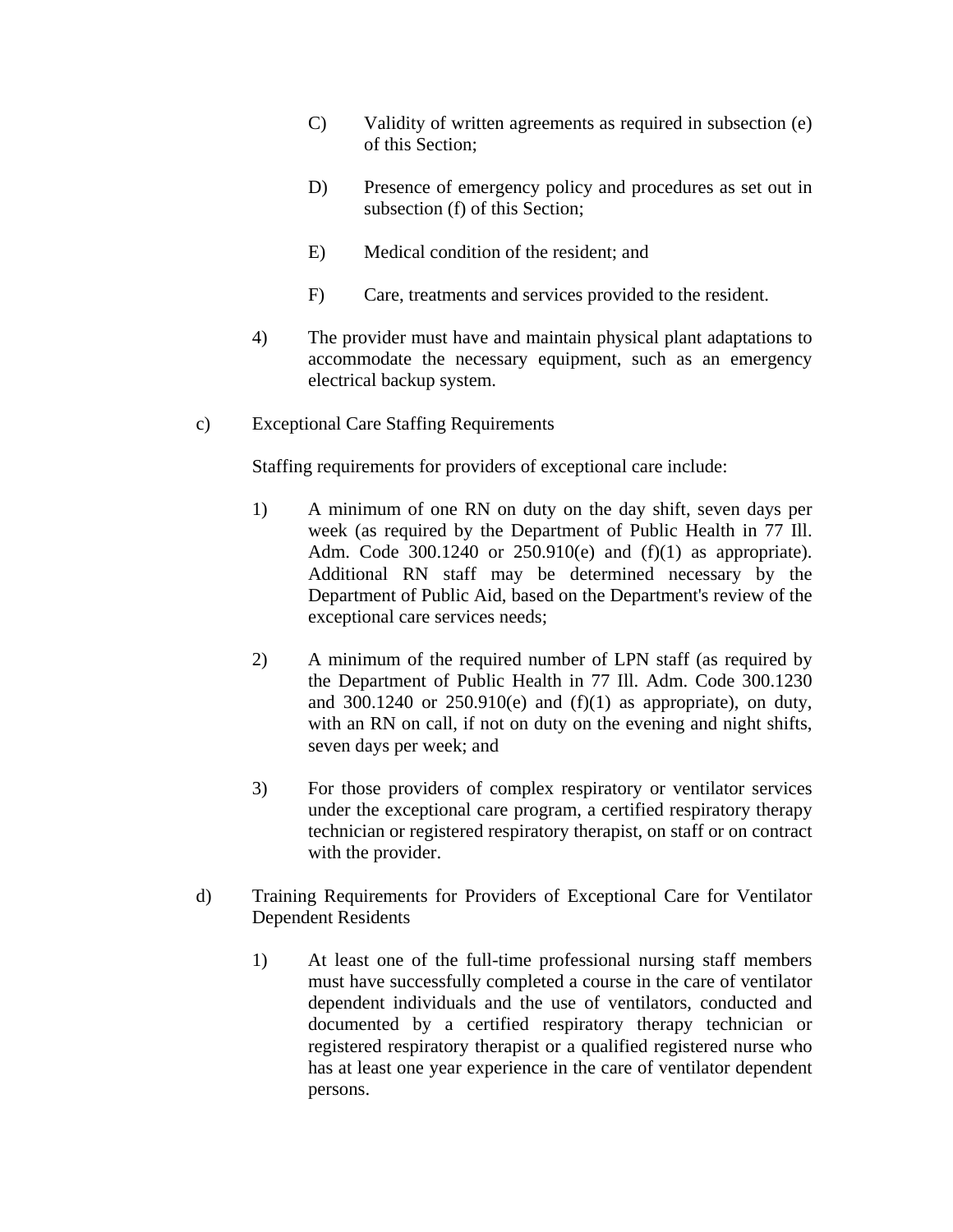- 2) All staff caring for ventilator dependent residents must have documented inservice training in ventilator care prior to providing such care. Inservice training must be conducted at least annually by a certified respiratory therapy technician or registered respiratory therapist or a qualified registered nurse who has at least one year experience in the care of ventilator dependent persons. Inservice training documentation shall include name and qualification of the inservice director, duration of presentation, content of presentation and signature and position description of all participants.
- e) Exceptional Care Agreement Requirements

The provider must have a valid written agreement with:

- 1) A medical equipment and supply provider which must include a service contract for ventilator equipment when accepting ventilator dependent residents;
- 2) A local emergency transportation provider;
- 3) A local hospital capable of providing the necessary care for equipment dependent residents, when appropriate; and
- 4) A certified respiratory therapy technician or registered respiratory therapist (unless a respiratory therapist is on staff within the facility), when accepting ventilator dependent residents or residents requiring respiratory therapy services.
- f) Exceptional Care Emergency Policy and Procedures Requirements

The provider must have specific written policies and procedures addressing emergency needs for residents requiring exceptional care.

g) Accessibility to Records

The provider must make accessible to IDPA and/or IDPH all provider, resident and other records necessary to determine that the needs of the resident are being met and to determine the appropriateness of exceptional care services.

- h) Provider Approval Process
	- 1) A provider shall notify the Department, in writing, of its interest in participating in the Exceptional Care Program.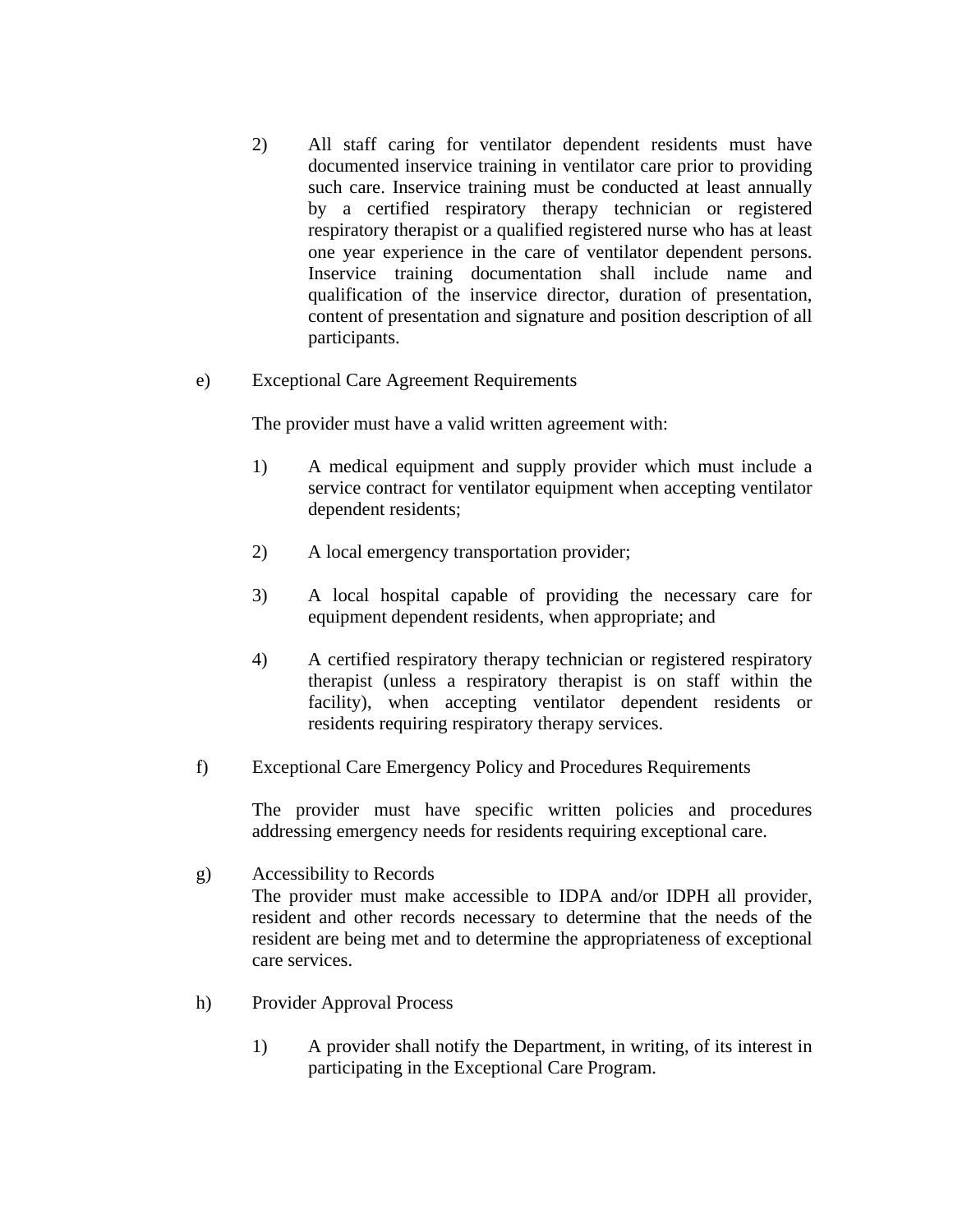- 2) If approved by the Department, a written exceptional care agreement with the provider shall be executed. Such agreements are separate and distinct from the provider agreements specified in Section  $140.11(a)(6)$  and are not subject to the provisions regarding notice and right to hearing in the event of termination specified in 89 Ill. Adm. Code 104.208 and 104.210.
- 3) Providers desiring to discontinue providing exceptional care shall notify the Department, in writing, at least 60 days prior to the date of termination. Payment for exceptional care residents already residing in facilities which notify the Department that they wish to discontinue providing exceptional care services will remain at the previous exceptional care rate as long as the resident meets exceptional care criteria and as long as all related criteria are met by the provider as determined by the Department's utilization review (see Monitoring, subsections (k)(2) and (3) of this Section) or the resident is discharged.
- 4) It is the responsibility of the provider to effect appropriate discharge planning for exceptional care residents when terminating services for exceptional care. The Department agrees to assist providers with any information available regarding appropriate placement settings.
- 5) The Department may terminate a provider's agreement, for any reason, upon 60 days written notice to the provider. Reasons for which the Department may terminate an agreement include, but are not limited to, Department of Public Health findings that the provider has deficiencies related to substandard quality of care or imposition of a conditional license.
- i) Determining Eligibility for Exceptional Care Payment
	- 1) A person being discharged from a hospital or those who are in another setting must be approved by an authorized Department representative prior to placement in a facility to be eligible for exceptional care payment.
	- 2) In order for a person to be approved for exceptional care reimbursement, the cost of the person's care must be at least 50% more than the proposed admitting provider's Medicaid per diem rate (capital, support and nursing components). Eligible items which may be used in computing the cost of the resident's care include nursing services costs, therapy services costs, and medical equipment and supply costs. Computations for determining cost of care shall be based upon costs for services, medical equipment and